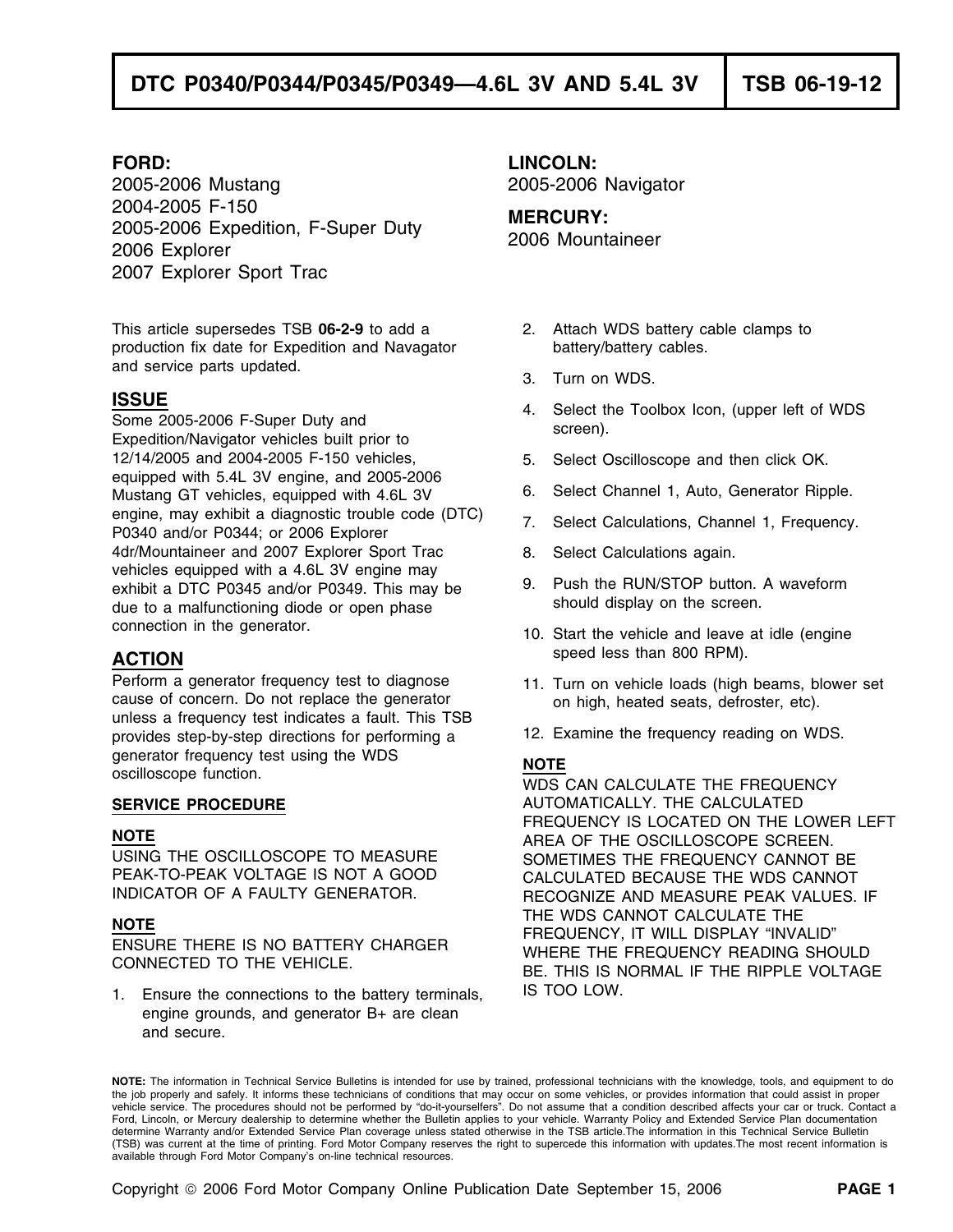# **TSB 06-19-12 (Continued)**

- 13. For a proper visible wave pattern, adjust the 16. If the frequency test does not indicate a fault voltage scale and time scale until a good wave with the generator, proceed with normal pattern is visible. Typically, a setting of 1mS/div Powertrain Controls/Emissions Diagnosis
- 
- 

FREQUENCY IS DEPENDENT ON ENGINE RPM. F-150, MUSTANG, EXPLORER, PERFORM ALL TESTS AT IDLE OR FREQUENCY MOUNTAINEER OR EXPLORER SPORT READINGS WILL BE INACCURATE. TRAC).

- a. Compare the WDS saved waveform to the sample waveforms in Figure 1. If measured ripple frequency is lower than 500 Hz, then generator is faulty and should be replaced. If generator is not faulty proceed to Step 16.
- b. If frequency calculation cannot be made by WDS, it can be calculated manually. See<br>MANUALLY CALCULATE FREQUENCY. If calculated ripple frequency is lower than 500 Hz, then generator is faulty and should be<br>
replaced. If generator is not faulty proceed<br>
to Step 16. Warranty Coverage New Vehicle Limited<br>
Warranty Coverage

## **MANUALLY CALCULATE FREQUENCY**

- Count the number of complete voltage dips over a given range of divisions on the scope trace
- Divide the number of voltage dips by the number of divisions to get the average voltage dips/division
- Divide the value in Step 2 by the time scale (e.g. Not Use With 10346A,  $1 \text{mS/div} = .001 \text{ sec/division}$  to get frequency

and 100mV/div is a good starting point and can (PC/ED) diagnostics for the DTC. For F-Super be adjusted as necessary. The processury of the DTCs are still present after diagnostics, reprogram the powertrain<br>the "RUN/STOP" button to freeze the waveform.<br>139.2 using WDS release B38.11 and higher or B39.2 15. Determine if the generator is faulty based on and higher. Calibration files may also be<br>frequency measurement: frequency measurement: calibration is not included in the B39 CD. (DO **NOTE** NOT REPROGRAM EXPEDITION/NAVIGATOR,

| <b>PART NUMBER</b> | <b>PART NAME</b>                                    |  |  |  |
|--------------------|-----------------------------------------------------|--|--|--|
| 5L7Z-10346-CA      | Generator - Standard Duty -<br>Expedition/Navigator |  |  |  |
| 7L7Z-10346-B       | Generator - Heavy Duty -<br>Expedition/Navigator    |  |  |  |
| 7L3Z-10346-A       | Generator - F-150                                   |  |  |  |
| 6C3Z-10346-AA      | Generator - F-Super Duty                            |  |  |  |
| 7R3Z-10346-B       | Generator - Mustang                                 |  |  |  |
| 6L2Z-10346-AA      | Generator - Explorer/Mountaineer                    |  |  |  |
| 6L2Z-10346-A       | Generator - Explorer Sport Trac                     |  |  |  |

|                                                                                                                                                                                                                                                                                                                                              |                                                                                                                                                                                          | wandiny covoidge                                                                                                                                                                                                               |                        |
|----------------------------------------------------------------------------------------------------------------------------------------------------------------------------------------------------------------------------------------------------------------------------------------------------------------------------------------------|------------------------------------------------------------------------------------------------------------------------------------------------------------------------------------------|--------------------------------------------------------------------------------------------------------------------------------------------------------------------------------------------------------------------------------|------------------------|
| <b>MANUALLY CALCULATE FREQUENCY</b>                                                                                                                                                                                                                                                                                                          | <b>OPERATION</b>                                                                                                                                                                         | <b>DESCRIPTION</b>                                                                                                                                                                                                             | <b>TIME</b>            |
| • Count the number of complete voltage dips over<br>a given range of divisions on the scope trace<br>• Divide the number of voltage dips by the number<br>of divisions to get the average voltage<br>dips/division<br>• Divide the value in Step 2 by the time scale (e.g.<br>$1 \text{mS/div} = .001 \text{ sec/division}$ to get frequency | 061912A<br>2005-2006<br>Expedition/Navigator 5.4L<br>3V: Diagnose Generator<br>Using WDS, If Generator<br>Is Found Defective<br>Replace Generator (Do<br>Not Use With 10346A,<br>10200A) |                                                                                                                                                                                                                                | $0.8$ Hr.              |
| NOTE<br>THIS METHOD OF CALCULATING FREQUENCY<br>IS SLIGHTLY DIFFERENT THAN THE METHOD<br>USED BY WDS, SO THE FREQUENCY<br>MEASUREMENT VS. CALCULATED MAY BE<br>SLIGHTLY DIFFERENT.                                                                                                                                                           | 061912B<br>061912C                                                                                                                                                                       | 2005-2006 Super Duty,<br>2004-2005 F150 5.4L 3V:<br>Diagnose Generator Using<br>WDS, If Generator Is<br>Found Defective Replace<br>Generator (Do Not Use<br>With 10346A, 10200A)<br>2005-2006 Super Duty,<br>5.4L 3V: Diagnose | $0.9$ Hr.<br>$0.6$ Hr. |
|                                                                                                                                                                                                                                                                                                                                              |                                                                                                                                                                                          | Generator Using WDS, If<br>Generator Is Found To Be<br><b>Functioning Properly</b><br>Reprogram The Powertrain<br>Control Module (Do Not<br>Use With 10346A, 10200A,<br>12650D, 12650D84)                                      |                        |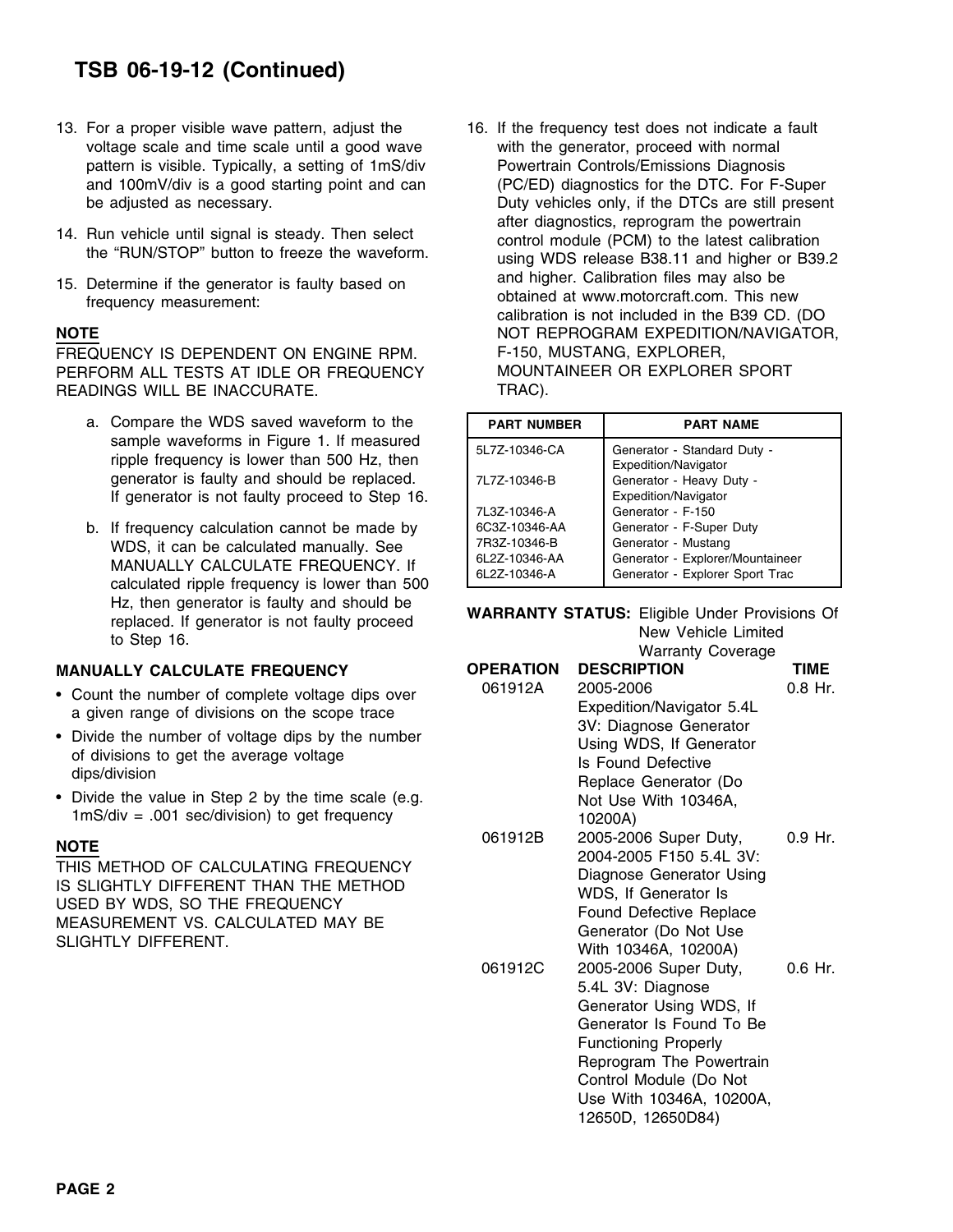| 061912D | 2005-2006 Mustang 4.6L<br>3V: Diagnose Generator | 0.8 Hr.    | <b>DEALER CODING</b>  | <b>CONDITION</b> |
|---------|--------------------------------------------------|------------|-----------------------|------------------|
|         | Using WDS, If Generator                          |            | <b>BASIC PART NO.</b> | <b>CODE</b>      |
|         | Is Found Defective                               |            | 10346                 | 42               |
|         | Replace Generator (Do                            |            |                       |                  |
|         | Not Use With 10346A,                             |            |                       |                  |
|         | 10200A, 9926A, 12650D,<br>12650D84)              |            |                       |                  |
| 061912E | 2006                                             | $1.1$ Hrs. |                       |                  |
|         | Explorer/Mountaineer/2007                        |            |                       |                  |
|         | Explorer Sport Trac 4.6L                         |            |                       |                  |
|         | 3V: Diagnose Generator                           |            |                       |                  |
|         | Using WDS, If Generator                          |            |                       |                  |
|         | Is Found Defective                               |            |                       |                  |
|         | Replace Generator. (Do                           |            |                       |                  |
|         | Not Use With 10346A,                             |            |                       |                  |
|         | 10200A, 9926A, 12650D,<br>12650D84)              |            |                       |                  |
|         |                                                  |            |                       |                  |